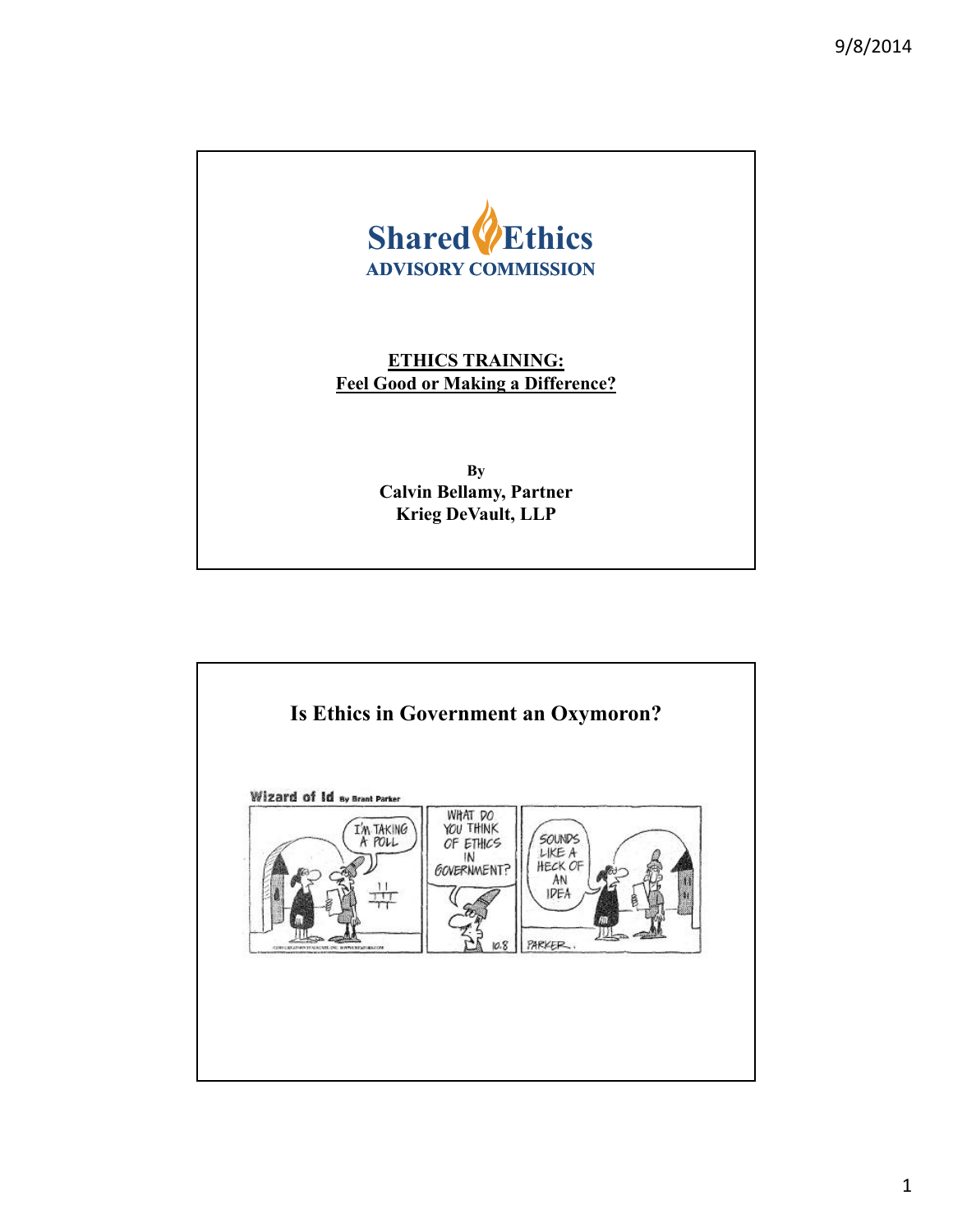# **Overview**

This is the story of the **Shared Ethics Advisory Commission (SEAC)**, almost ten years after its founding in November 2005, its optimistic beginning, its current structure and activities, its accomplishments, how those accomplishments are measured and also its shortcomings and limitations in achieving the ultimate goal of establishing an ethics culture in Northwest Indiana.

#### **Where Did the Shared Ethics Advisory Commission Come from?**

- Lake County's history of legal and ethical challenges
- Role of the Indiana University Northwest Local Government Academy
- The power of one question
- The councils of three communities meeting separately but together in November 2005.



**Shared Ethics ADVISORY COMMISSION**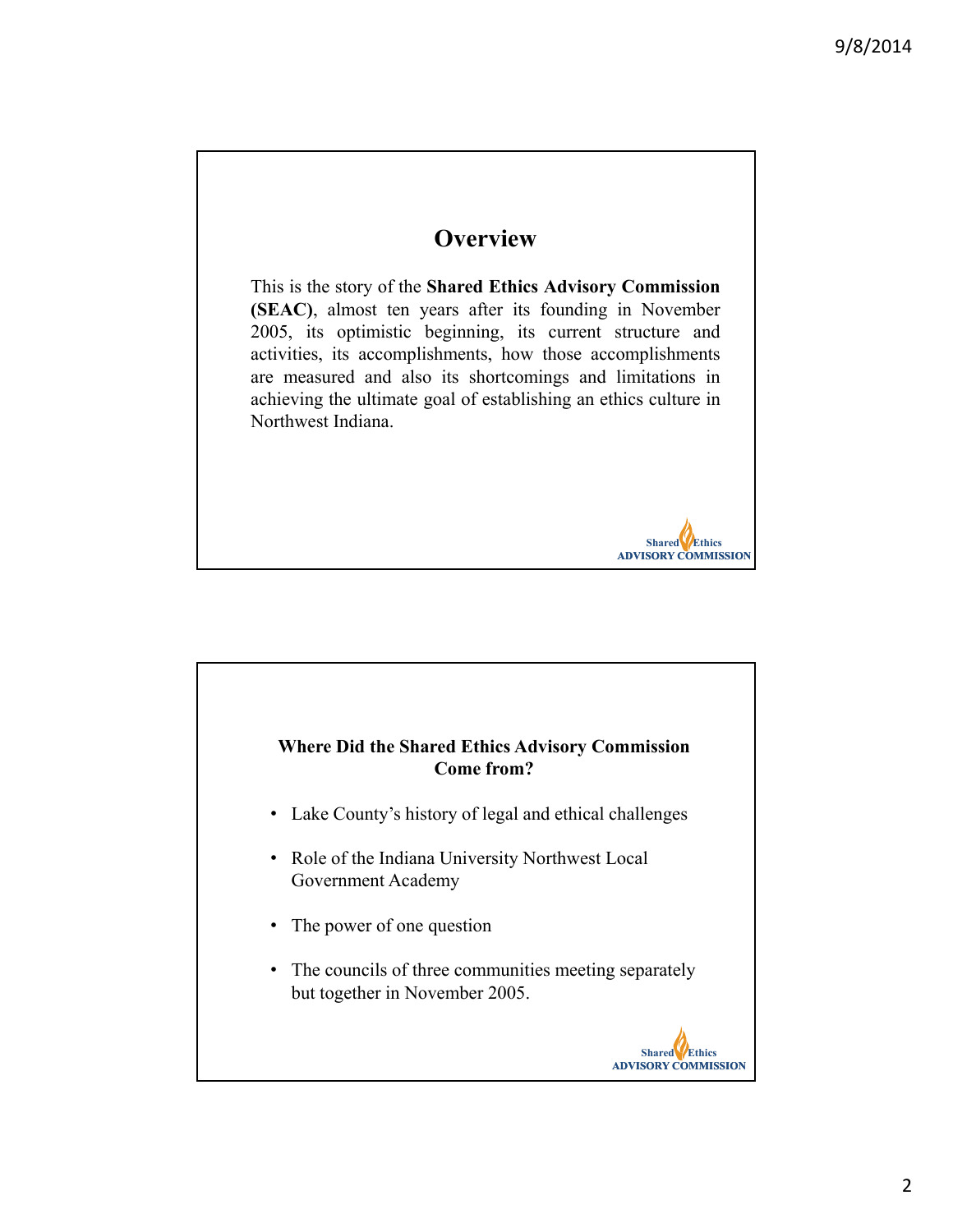

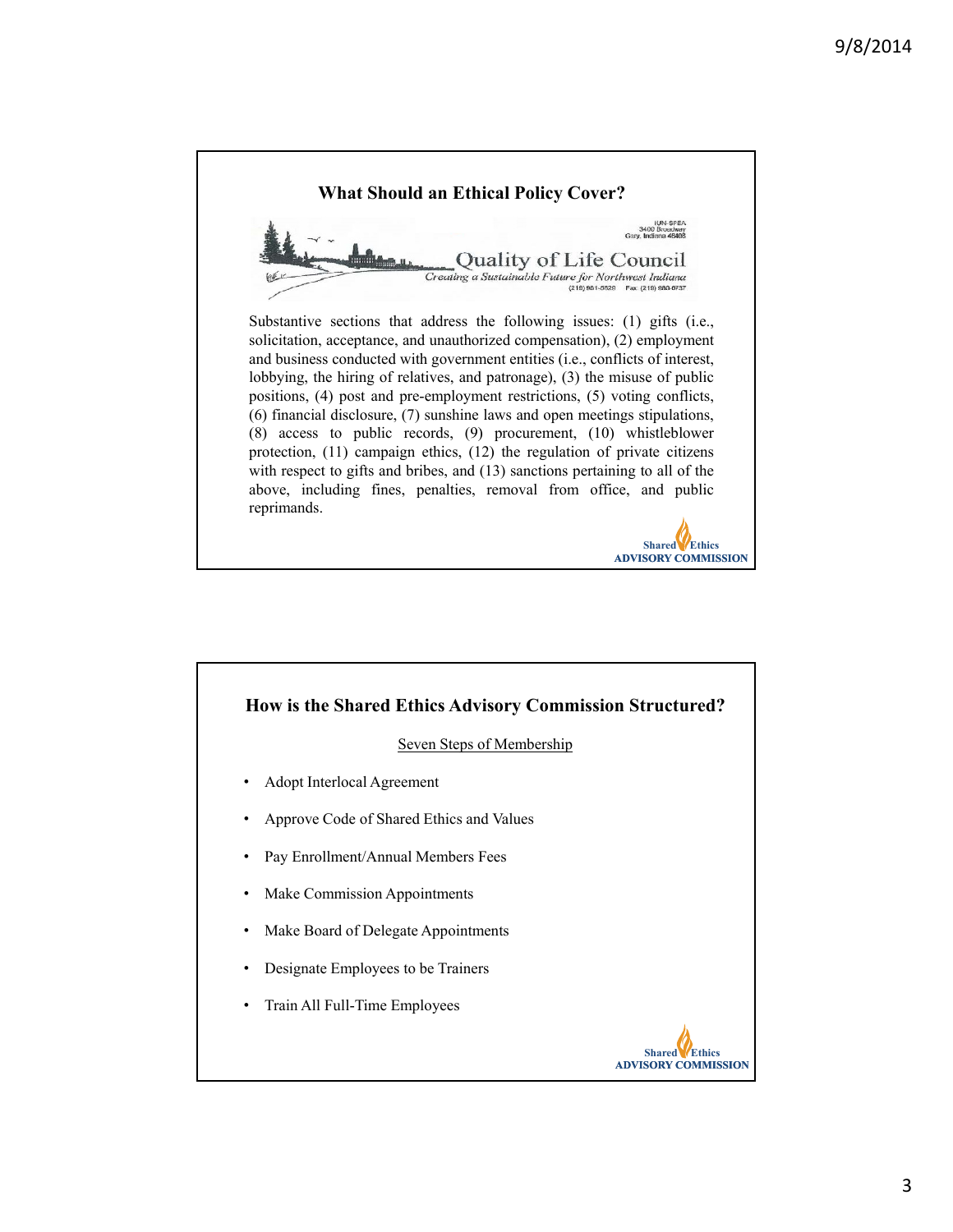# **CODE OF SHARED ETHICS AND VALUES**

### **Preamble**

For government to operate with transparency and accountability, it is essential that public officials and employees conduct themselves in ways that uphold the public trust. The Code of Shared Ethics and Values provides guidance and support to public servants for the promotion and maintenance of the highest standards of personal and professional conduct. Because we wish to ensure the public confidence in the integrity of our government entities, it is proposed that all elected and appointed officials, employees, volunteers and others who participate in government shall personally commit to being trained on the values and standards put forth in this document.



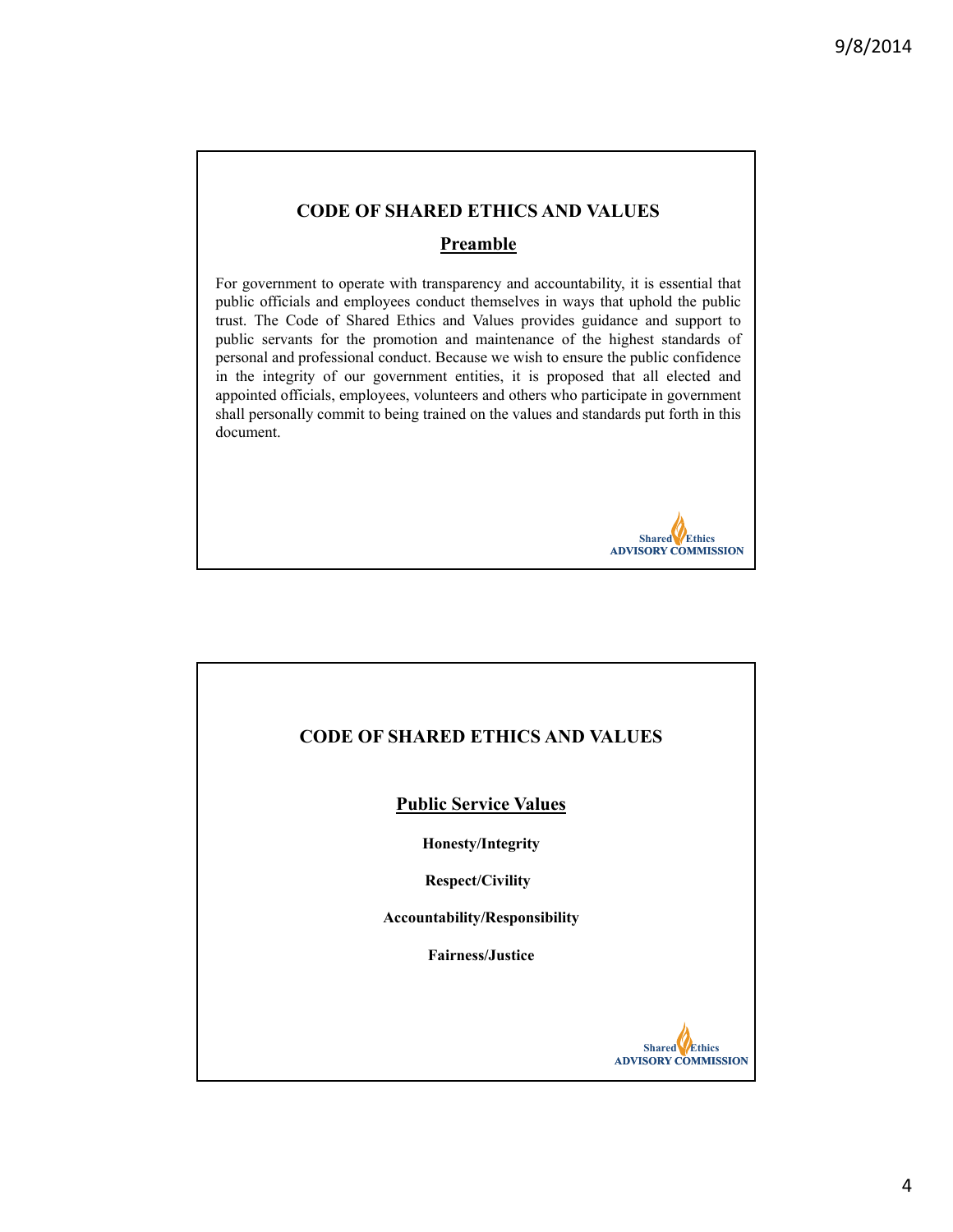

| <b>Cost of Membership*</b><br><b>Enrollment Fee</b> (payable over 2 years) |                            |  |
|----------------------------------------------------------------------------|----------------------------|--|
|                                                                            |                            |  |
| 101 to 150 employees                                                       | \$1,250/1,250              |  |
| 50 to 100 employees                                                        | \$750/750                  |  |
| Less than 50 employees                                                     | 250/250<br>\$              |  |
| <b>Annual Membership Fee</b><br>More than 150 employees                    | \$1,500                    |  |
| 101 to 150 employees                                                       | \$750                      |  |
| 50 to 100 employees                                                        | \$250                      |  |
| Less than 50 employees                                                     | 125<br>\$                  |  |
| * Subject to Annual Review                                                 |                            |  |
|                                                                            | <b>ADVISORY COMMISSION</b> |  |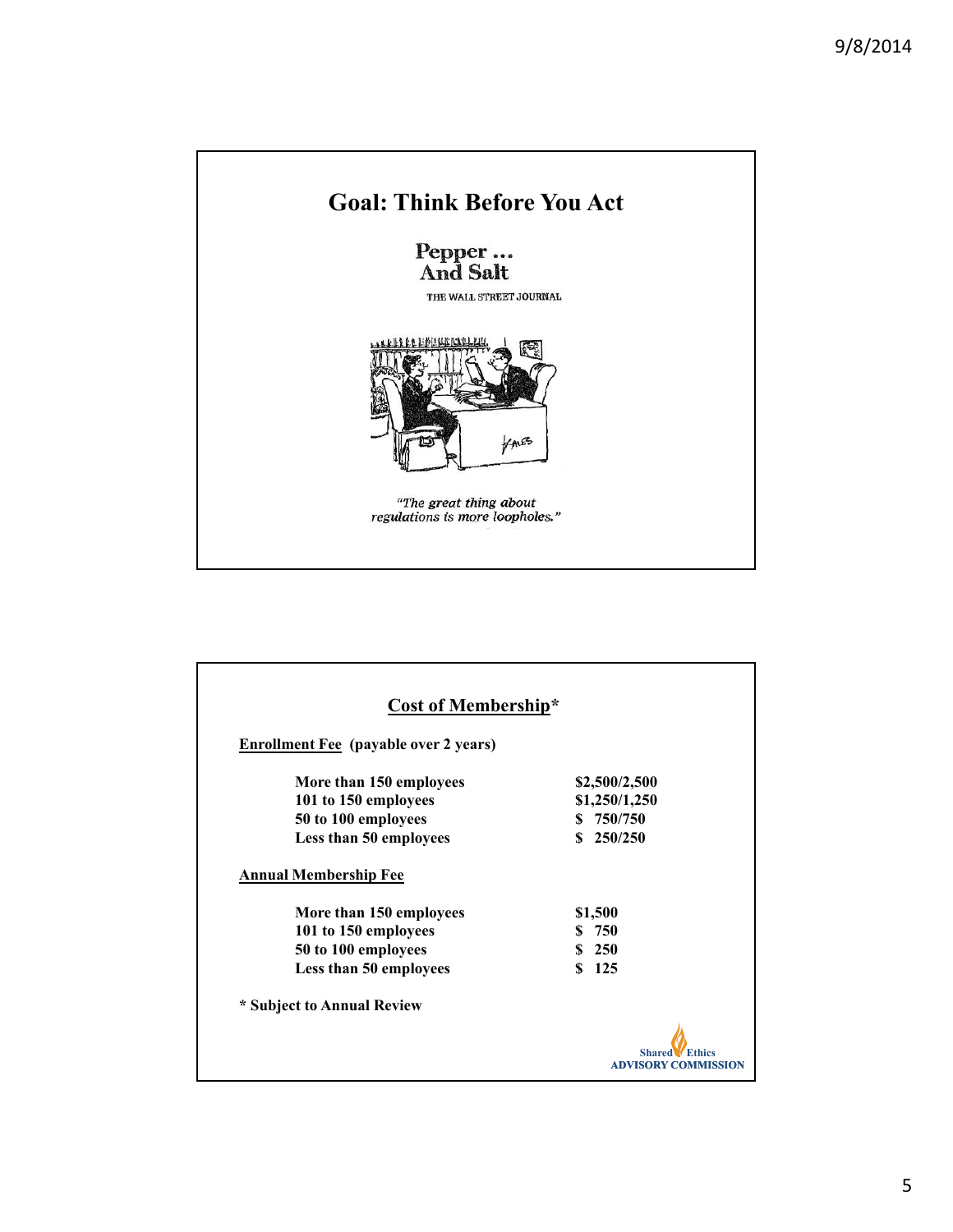

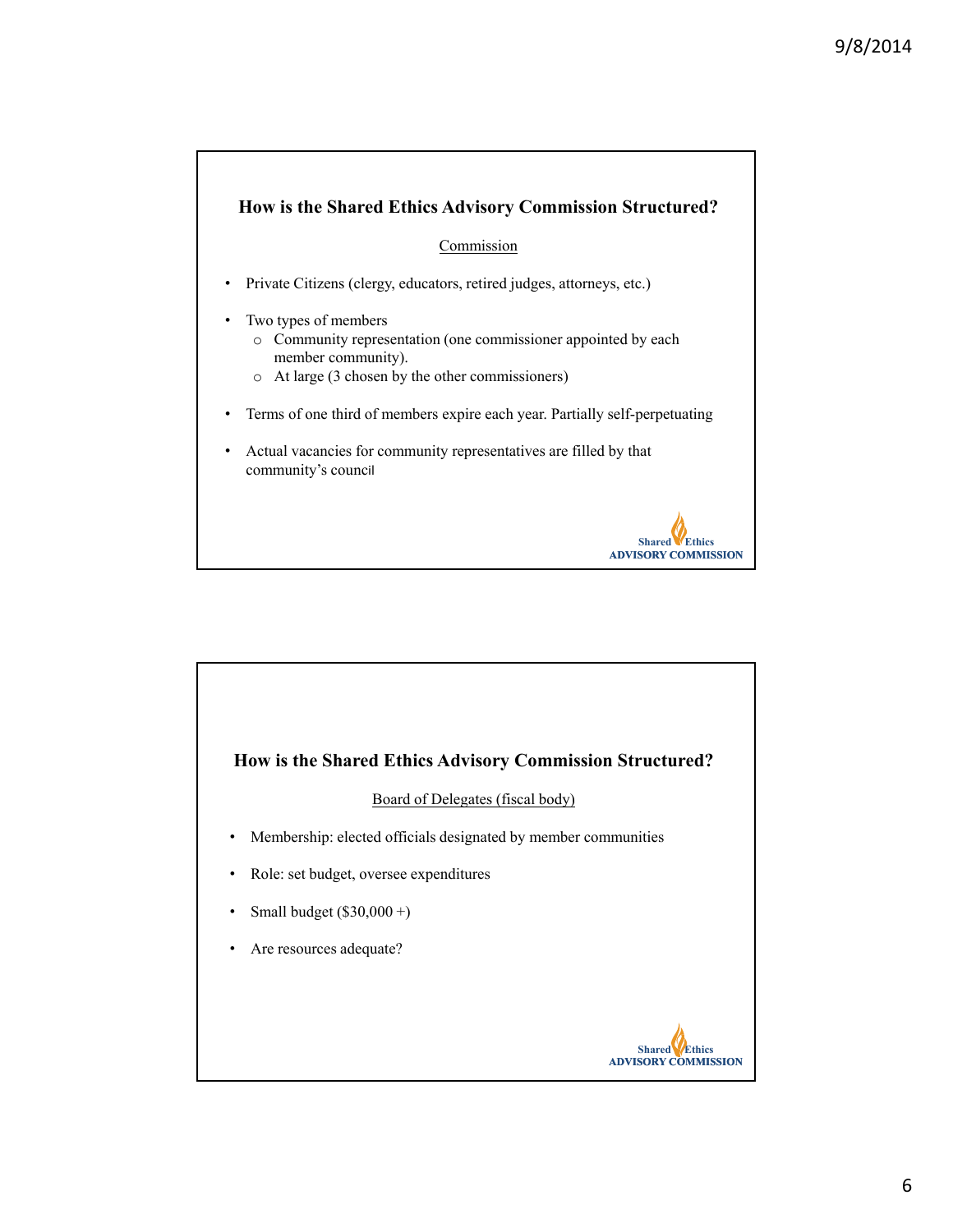

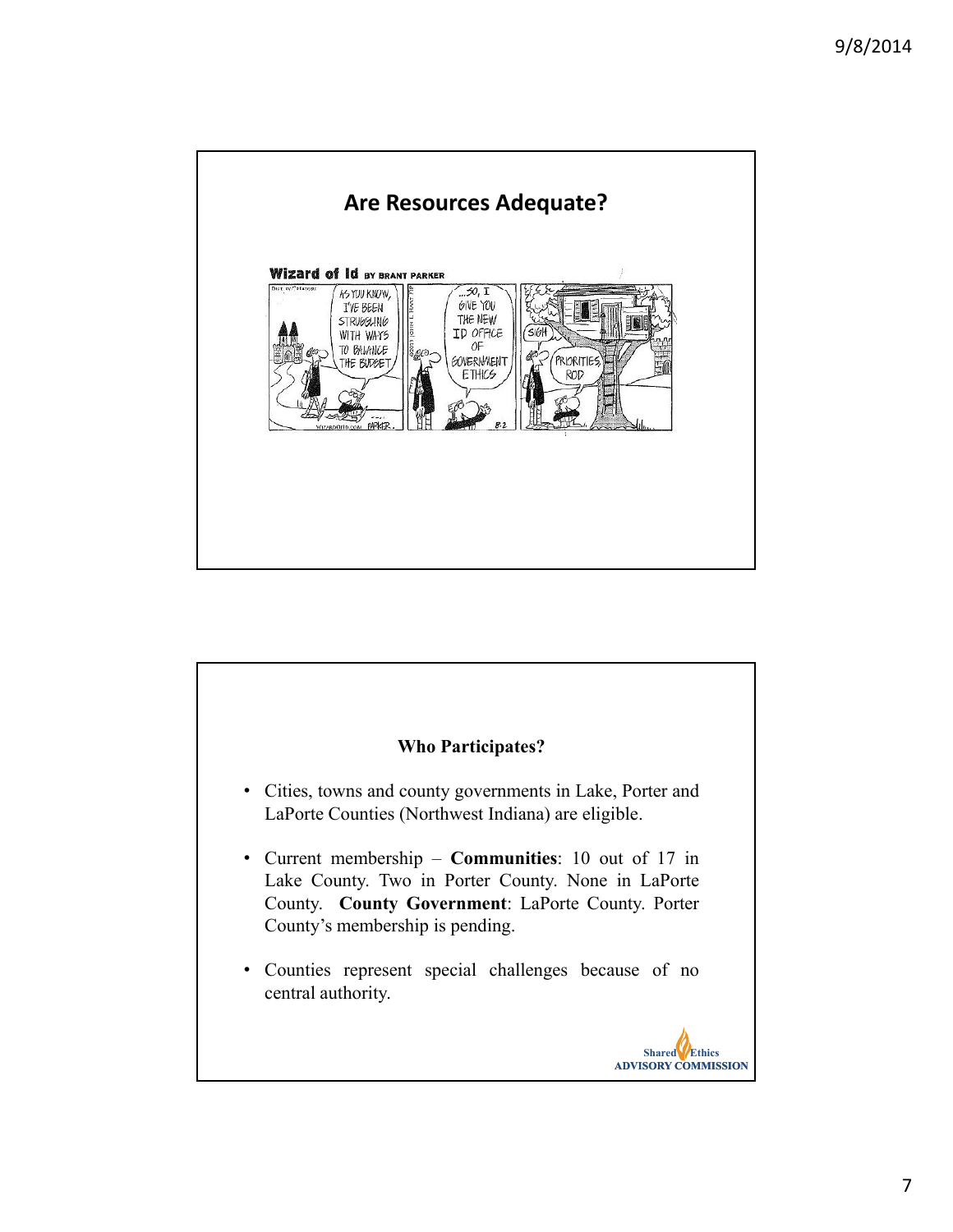

## **How Do We Conduct Our Training?**

- Ethicists from local universities were retained to devise four different courses.
- Each member community designates a few (2 to 5) employees to be trainers.
- The training is case-based and interactive. Dialog is encouraged.
- Professional trainers from out of the area are retained to provide training for Supervisors and Board and Commission members.
- An Ethics in Government Breakfast has been held in March or April for the past four years.
- The Commission is currently developing an ethics policy "best-practices checklist" for distribution to our member communities and possibly for posting on our web site.
- SEAC's website (www.sharedethics.com) contains our basic documents and updates our activities.

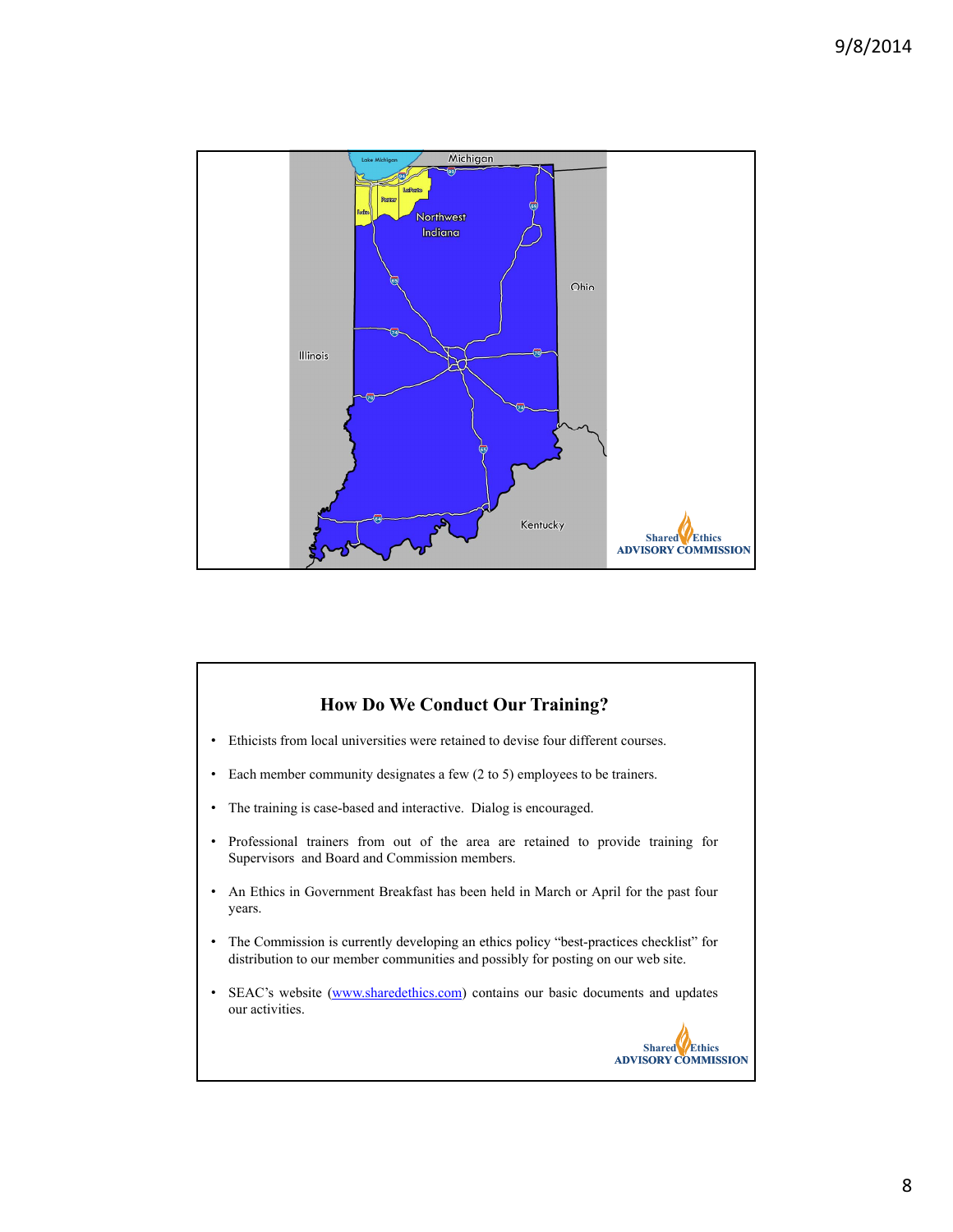| <b>Ethics In Government Breakfast</b><br><b>Keynote Speakers</b> |                                                                                                                                                                         |  |
|------------------------------------------------------------------|-------------------------------------------------------------------------------------------------------------------------------------------------------------------------|--|
| 2011                                                             | Andy Shaw<br>Director, Better Government Association (Chicago)                                                                                                          |  |
| 2012                                                             | Hon. Joseph Van Bokkelen<br>U.S. District Court Judge, Northern District of Indiana                                                                                     |  |
| 2013                                                             | Patrick Fitzgerald<br>Former U.S. Attorney for Chicago<br>Former U.S. Special Prosecutor                                                                                |  |
| 2014                                                             | Lee Hamilton<br>Former Congressman<br>Vice Chair of Presidential 9-11 Commission<br>Director, Center on Congress at Indiana University<br><b>Shared</b><br>IVISORY COME |  |

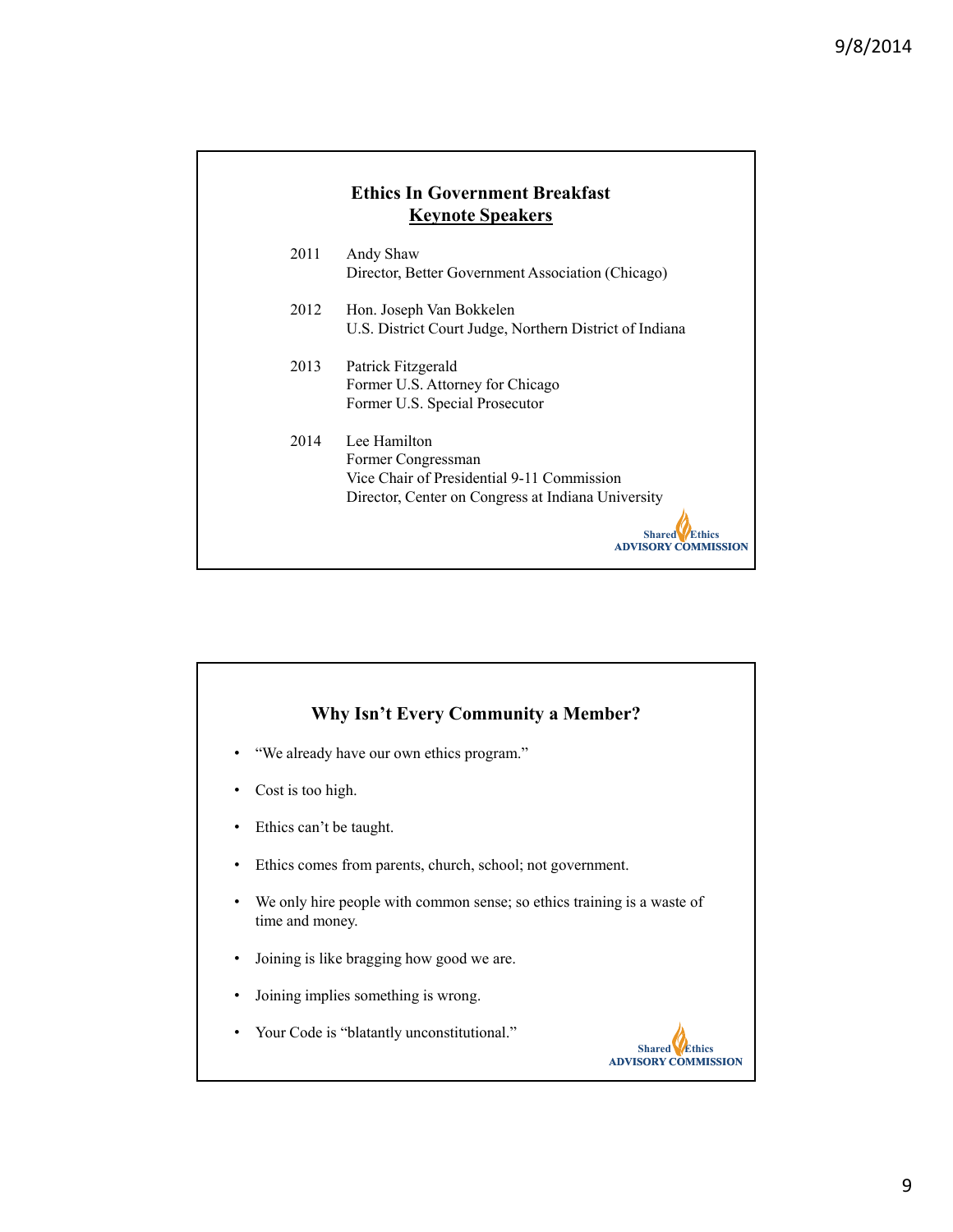#### **Is the Shared Ethics Advisory Commission Having an Impact?**

- **Media attention** to the specific issue of ethics (separate from law violations) has increased dramatically. Local newspapers and radio have frequent reports.
- **Candidates' Ethics Action Pledge** is an attempt to encourage candidates to commit to ethics training for their employees. The media is an important partner in this effort.
- Our best indication of impact is the **twelve question survey** we conduct every two or three years asking employees of member communities (whether or not they have yet been trained) about their knowledge of our Code and their awareness of procedures for processing an ethics complaint and their feeling that there will be an effective response if a complaint were filed. There is a statistically significant positive difference in responses from trained and untrained employees which we believe validates our training.
- If nothing else, SEAC training **removes the excuse** of "no one told me that was wrong."
- We produce an **annual report** summarizing the year's accomplishments and commenting on challenges facing us.

**Shared Ethics ADVISORY COMMISSION**

| <b>Shared</b> <i>L</i> Ethics<br><b>ADVISORY COMMISSION</b> |                                                  |                                                                                                                                                                                                                                                                                                                                                                                                          |
|-------------------------------------------------------------|--------------------------------------------------|----------------------------------------------------------------------------------------------------------------------------------------------------------------------------------------------------------------------------------------------------------------------------------------------------------------------------------------------------------------------------------------------------------|
|                                                             |                                                  | 2014                                                                                                                                                                                                                                                                                                                                                                                                     |
|                                                             |                                                  | <b>Candidate Ethics Action Pledge</b>                                                                                                                                                                                                                                                                                                                                                                    |
|                                                             | in a manner that protects them from retribution. | and support policies and procedures that include an Ethics Code reflecting the spirit of the Code of Shared Ethics and Values of the<br>Shared Ethics Advisory Commission. (Text of the Code can be found at www.sharedethics.com at the "Information Center" link).<br>In addition, I will advocate for and support adoption of enforcement procedures which permit employees to raise ethical concerns |
| Dated:                                                      |                                                  | Signature                                                                                                                                                                                                                                                                                                                                                                                                |
|                                                             | Office Sought                                    | <b>Printed Name</b>                                                                                                                                                                                                                                                                                                                                                                                      |